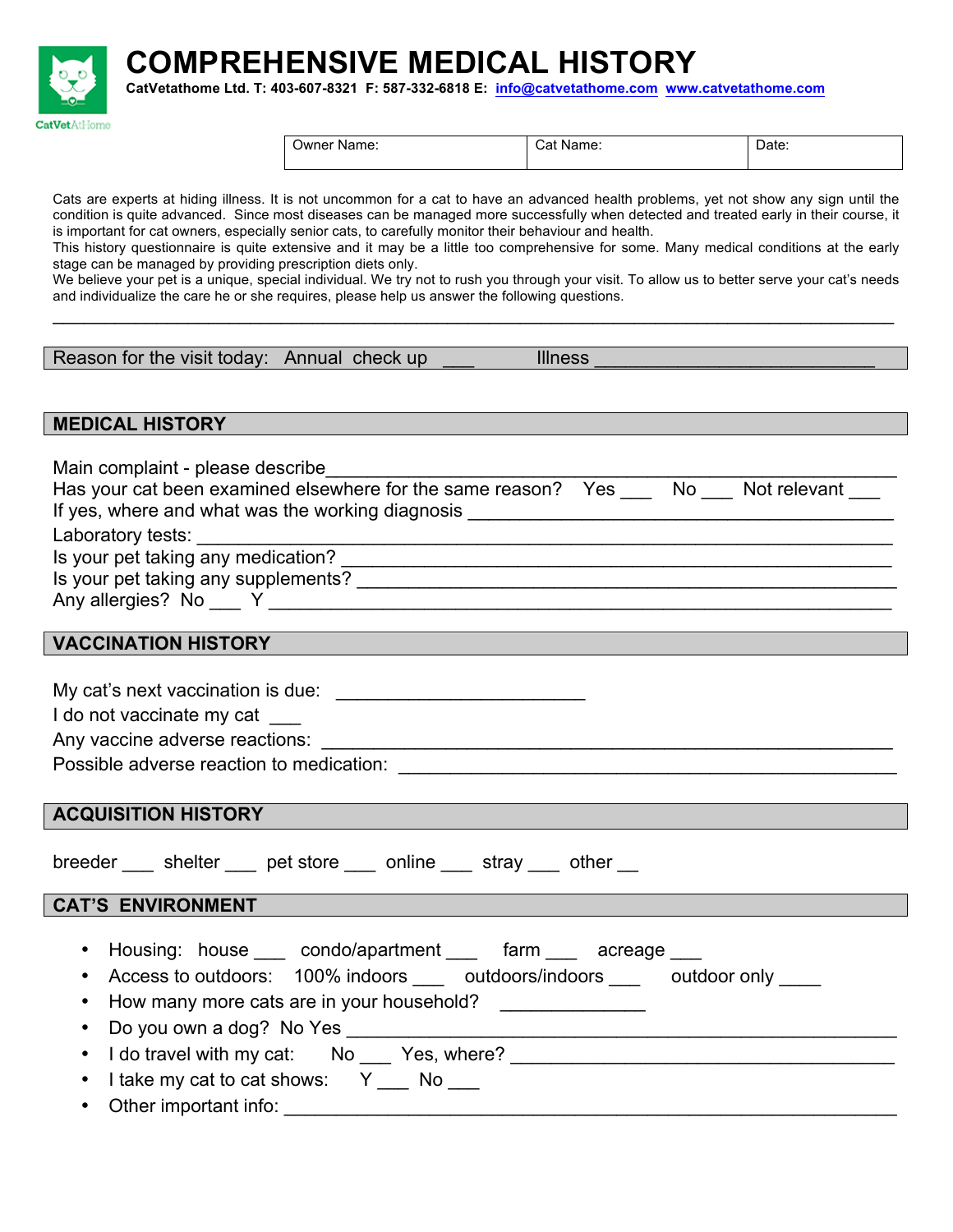## **NUTRITIONAL INFORMATION**

|                                                                                               | Treats $N N N N$                                                                                                                                                                                                       |  |
|-----------------------------------------------------------------------------------------------|------------------------------------------------------------------------------------------------------------------------------------------------------------------------------------------------------------------------|--|
|                                                                                               |                                                                                                                                                                                                                        |  |
|                                                                                               |                                                                                                                                                                                                                        |  |
|                                                                                               |                                                                                                                                                                                                                        |  |
|                                                                                               |                                                                                                                                                                                                                        |  |
|                                                                                               | <b>GASTROINTESTINAL SYSTEM</b>                                                                                                                                                                                         |  |
|                                                                                               | APETTITE: normal ___ increased ___ decreased __ not eating at all (anorexic) ___<br>WEIGHT: my cat is of normal weight __ overweight __ underweight __<br>MY CAT HAS: gained weigh ___ lost weight _____ no change ___ |  |
|                                                                                               | WATER CONSUMPTION: my cat drinks normal amount of water (<1/2 cup per day) ___                                                                                                                                         |  |
| <b>VOMITING:</b>                                                                              | excessively $($ > 1 cup of water)                                                                                                                                                                                      |  |
|                                                                                               | Frequency: _____                                                                                                                                                                                                       |  |
|                                                                                               |                                                                                                                                                                                                                        |  |
|                                                                                               | Color: yellow _____ colorless, foamy _____ red ___                                                                                                                                                                     |  |
|                                                                                               | Blood/mucus: Y ___ No ___                                                                                                                                                                                              |  |
|                                                                                               | GAGGING/NAUSEA: none ___ occasionally ___ frequent ___                                                                                                                                                                 |  |
| <b>MY CAT'S STOOLS</b>                                                                        |                                                                                                                                                                                                                        |  |
|                                                                                               | • Frequency: regular ___ daily ___ infrequent ___                                                                                                                                                                      |  |
|                                                                                               | • Colour: brown ___ black ___ green ___ red ___ tan _                                                                                                                                                                  |  |
| ٠                                                                                             | Consistency: formed ___ loose ___ liquidly ___                                                                                                                                                                         |  |
|                                                                                               | Straining to defecate: N ___ Yes, ___________                                                                                                                                                                          |  |
|                                                                                               | Defecating in litter-box: always ______ occasionally outside of litter-box                                                                                                                                             |  |
|                                                                                               |                                                                                                                                                                                                                        |  |
| <b>URINARY SYSTEM</b>                                                                         |                                                                                                                                                                                                                        |  |
|                                                                                               |                                                                                                                                                                                                                        |  |
| <b>MY CAT'S URINE</b>                                                                         |                                                                                                                                                                                                                        |  |
| • Frequency is: normal ___ up ___ down ___                                                    |                                                                                                                                                                                                                        |  |
| • Colour: yellow ____ pale ____ red ____<br>• Odor: typical normal ___ sweet ___ ammonia like |                                                                                                                                                                                                                        |  |
|                                                                                               |                                                                                                                                                                                                                        |  |

- Litter-box always: urinates in box \_\_\_\_ occasionally outside \_\_\_\_\_\_\_\_\_\_\_\_\_\_\_\_\_
- No difficulties to urinate \_\_\_\_\_ straining when urinating \_\_\_\_\_\_\_\_\_\_\_\_\_\_\_\_\_\_\_\_\_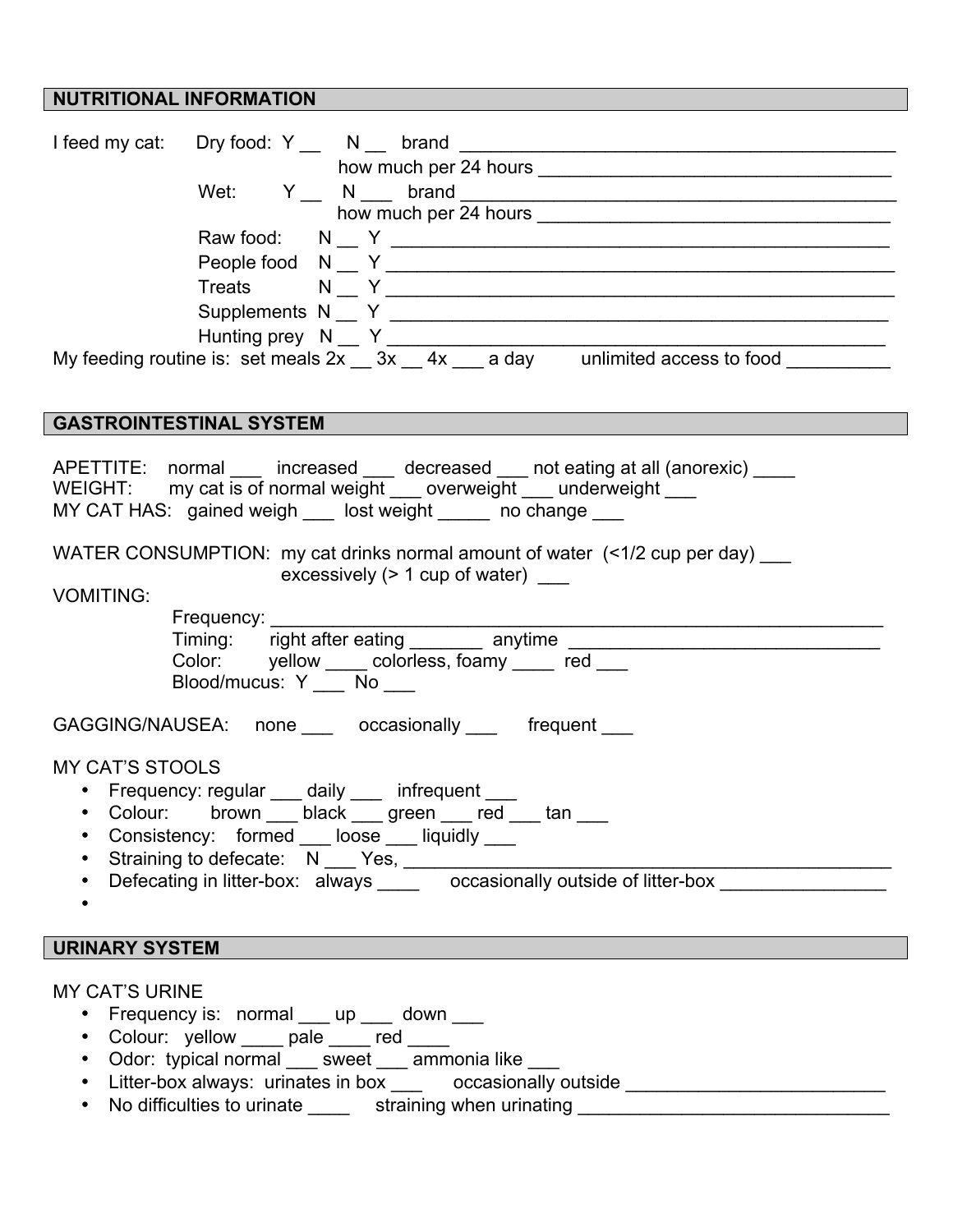## **RESPIRATORY SYSTEM**

| <b>COUGHING</b><br>• Frequency: never ___ daily ___ occasionally ___                                                                                                                                                                                                                                                                                                                                                                           |
|------------------------------------------------------------------------------------------------------------------------------------------------------------------------------------------------------------------------------------------------------------------------------------------------------------------------------------------------------------------------------------------------------------------------------------------------|
|                                                                                                                                                                                                                                                                                                                                                                                                                                                |
| NASAL DISCHARGE: N ___ Y __<br>• Frequency: <u>Contract Communications</u> Contract Communications Communications Communications Communications Communications Communications Communications Communications Communications Communications Communications Communica                                                                                                                                                                             |
| <b>DERMATOLOGY</b>                                                                                                                                                                                                                                                                                                                                                                                                                             |
| <b>SKIN AND COAT</b><br>• Quality: shiny ___ Dry ___ Dull ___ Dandruff ___                                                                                                                                                                                                                                                                                                                                                                     |
| <b>VISION and HEARING</b>                                                                                                                                                                                                                                                                                                                                                                                                                      |
| <b>EYES</b> Vision is: normal having difficulties to see food hissing jumps http://<br>$\bullet$                                                                                                                                                                                                                                                                                                                                               |
| HEARING: is normal Y ___ N<br><b>HEARING:</b> is normal $Y \_ N \_ N \_ N$<br>Skin of ear lobes is normal $Y \_ N \_ N \_$                                                                                                                                                                                                                                                                                                                     |
| <b>DENTAL HEALTH EVALUATION</b>                                                                                                                                                                                                                                                                                                                                                                                                                |
| My cats teeth are in good condition $Y_1, Y_2, Y_3, Y_4, Y_5, Y_6, Y_7, Y_8, Y_9, Y_9, Y_{10}$<br>Has bad breath $N_1 N_2 N_3 N_4 N_5 N_6 N_7 N_8 N_9 N_1 N_1 N_2 N_2 N_3 N_4 N_1 N_2 N_1 N_2 N_3 N_4 N_1 N_2 N_1 N_2 N_1 N_2 N_1 N_2 N_1 N_2 N_2 N_1 N_2 N_1 N_2 N_1 N_2 N_1 N_2 N_1 N_2 N_1 N_2 N_2 N_1 N_2 N_1 N_2 N_2 N_1 N_2 N_1 N_2 N_2 N_1 N_2 N_1 N_2 N_1 N_2 N_2 N_1 N_2 N_1 N_2 N_2 N_1 N$<br>My cat paws at his/hers mouth N __ Y _ |